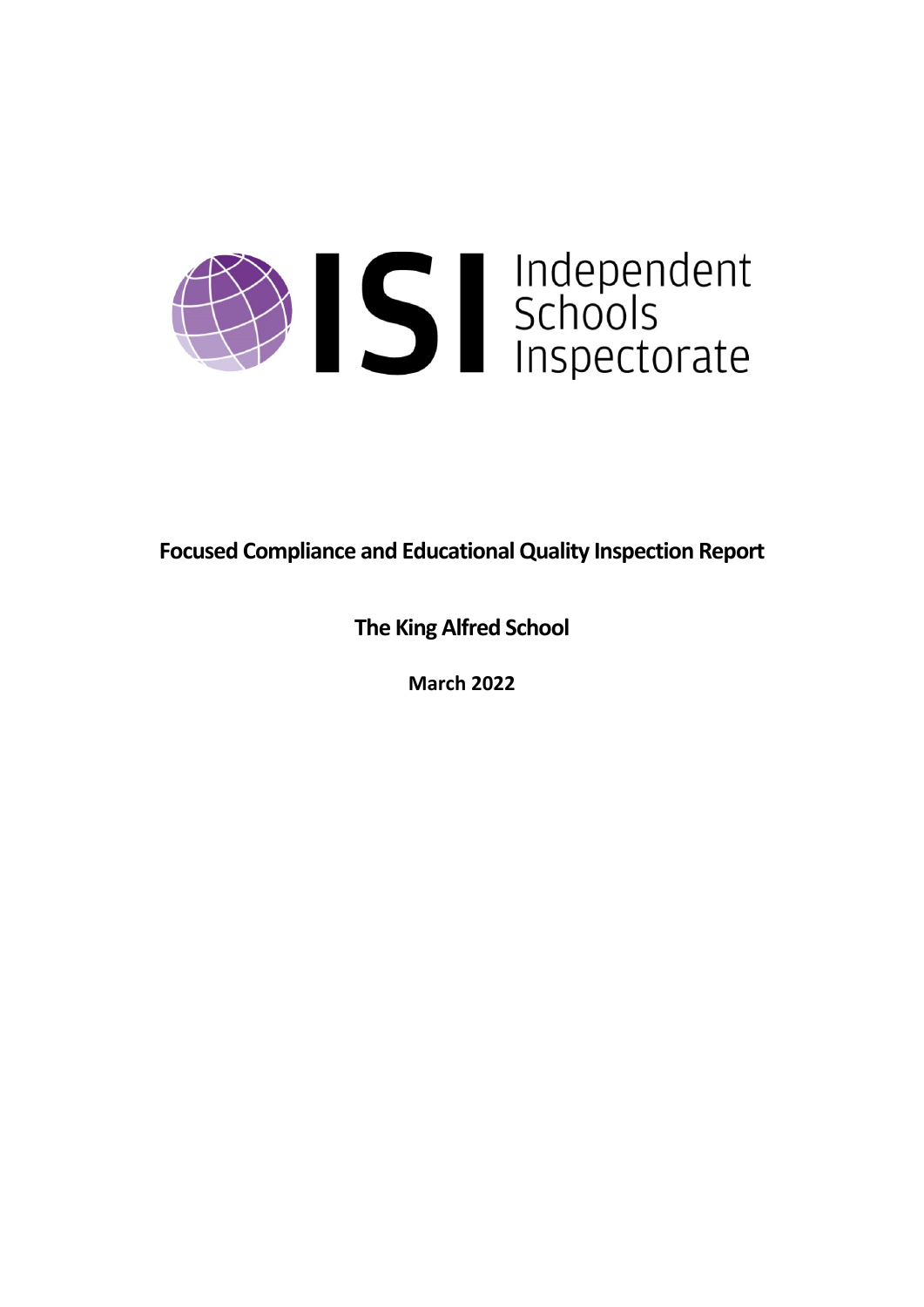# <span id="page-1-0"></span>**Contents**

| <b>Contents</b> |                                                                      | 2  |
|-----------------|----------------------------------------------------------------------|----|
|                 | <b>School's Details</b>                                              | 3  |
| 1.              | <b>Background Information</b>                                        | 5  |
|                 | <b>About the school</b>                                              | 5  |
|                 | What the school seeks to do                                          | 5  |
|                 | About the pupils                                                     | 5  |
| 2.              | <b>Regulatory Compliance Inspection</b>                              | 6  |
|                 | <b>Preface</b>                                                       | 6  |
|                 | <b>Key findings</b>                                                  | 8  |
|                 | PART 1 - Quality of education provided                               | 8  |
|                 | PART 2 - Spiritual, moral, social and cultural development of pupils | 9  |
|                 | PART 3 - Welfare, health and safety of pupils                        | 10 |
|                 | PART 4 - Suitability of staff, supply staff, and proprietors         | 10 |
|                 | <b>PART 5 - Premises of and accommodation at schools</b>             | 11 |
|                 | <b>PART 6 - Provision of information</b>                             | 11 |
|                 | PART 7 - Manner in which complaints are handled                      | 12 |
|                 | PART 8 - Quality of leadership in and management of schools          | 12 |
| З.              | <b>Educational Quality Inspection</b>                                | 15 |
|                 | Preface                                                              | 15 |
|                 | <b>Key findings</b>                                                  | 15 |
|                 | <b>Recommendation(s)</b>                                             | 15 |
|                 | The quality of the pupils' academic and other achievements           | 16 |
|                 | The quality of the pupils' personal development                      | 16 |
| 4.              | <b>Inspection Evidence</b>                                           | 17 |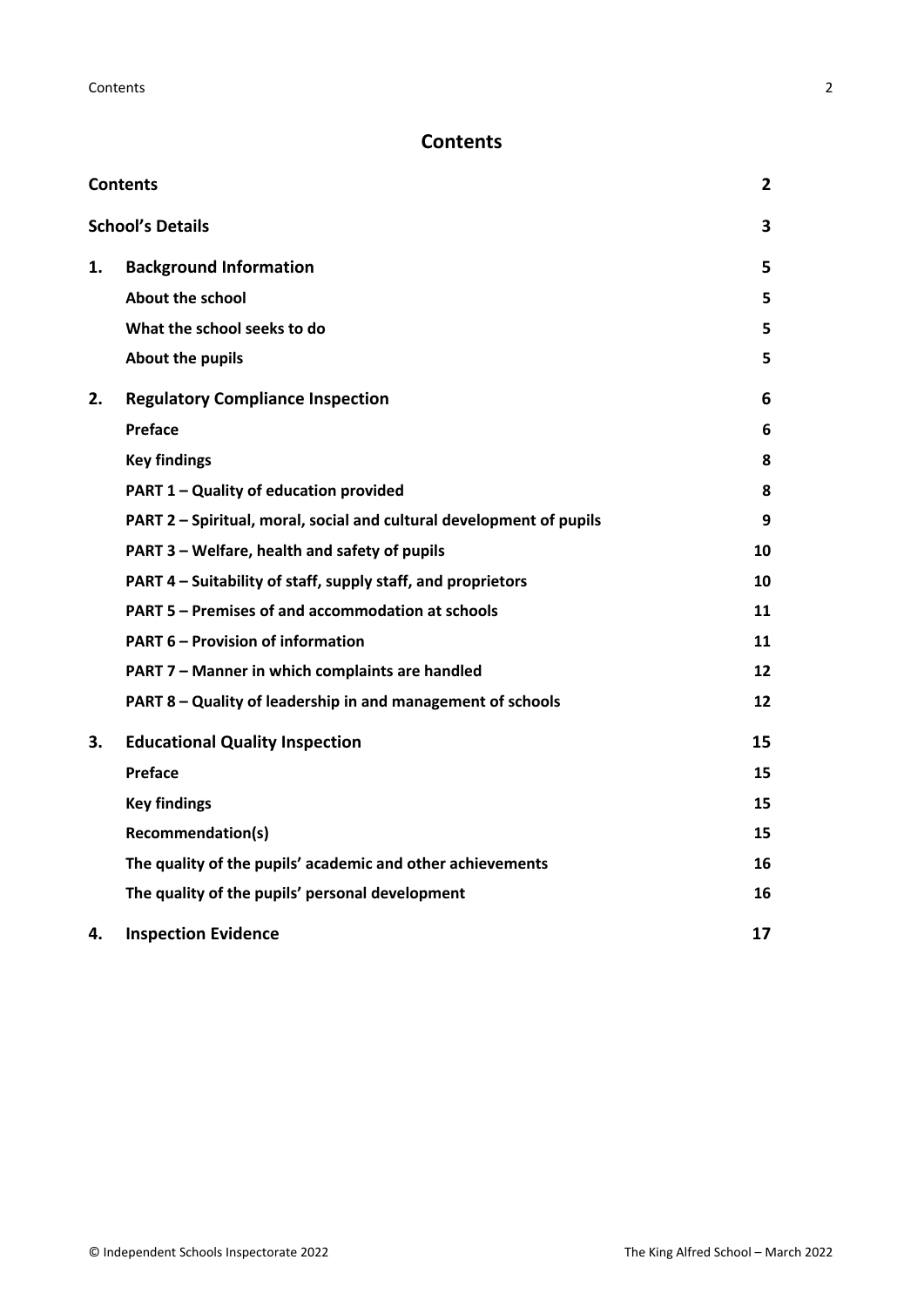| <b>School College</b>            | The King Alfred School                                                                 |                       |                   |     |  |
|----------------------------------|----------------------------------------------------------------------------------------|-----------------------|-------------------|-----|--|
| <b>DfE</b> number                | 302/6004                                                                               |                       |                   |     |  |
| <b>Registered charity number</b> | 312590                                                                                 |                       |                   |     |  |
| <b>Address</b>                   | The King Alfred School<br>Manor Wood<br>149 North End Road<br>London<br><b>NW117HY</b> |                       |                   |     |  |
| Telephone number                 | 020 84575200                                                                           |                       |                   |     |  |
| <b>Email address</b>             |                                                                                        | kas@kingalfred.org.uk |                   |     |  |
| Head                             |                                                                                        | Mr Robert Lobatto     |                   |     |  |
| <b>Chair of governors</b>        |                                                                                        | Mrs Annabel Cody      |                   |     |  |
| Age range                        | 4 to 18                                                                                |                       |                   |     |  |
| Number of pupils on roll         | 677                                                                                    |                       |                   |     |  |
|                                  | <b>EYFS</b>                                                                            | 39                    | <b>Juniors</b>    | 269 |  |
|                                  | <b>Seniors</b>                                                                         | 268                   | <b>Sixth Form</b> | 101 |  |
| <b>Inspection dates</b>          |                                                                                        | 22 to 25 March 2022   |                   |     |  |

# <span id="page-2-0"></span>**School's Details**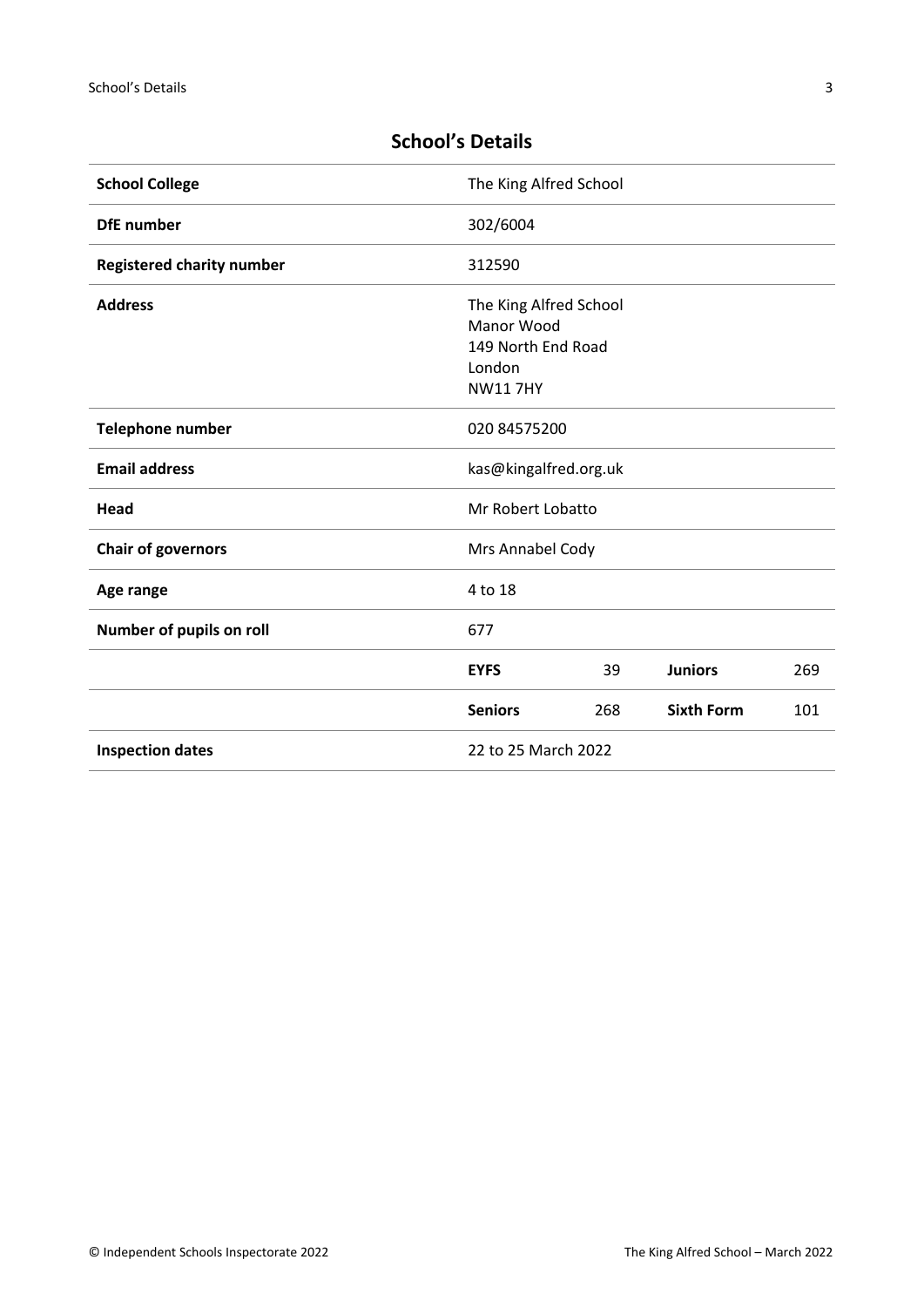# <span id="page-3-0"></span>**1. Background Information**

#### <span id="page-3-1"></span>**About the school**

- 1.1 The King Alfred School is an independent co-educational day school situated on the edge of Hampstead Heath in north west London. It was founded by parents as a 'rational' school in 1898 with the belief that pupils should be educated in a secular environment that encouraged learning for its own sake. The school occupies two sites that are immediately across the road from one another. It is owned by the King Alfred School Society and run as a charitable trust. It is administered by a board of governors known as the Council, whose members are drawn from the Society and are parents of current or former pupils.
- 1.2 Since the previous inspection the school has built a new sixth form block.
- 1.3 The inspection took into account the circumstances faced by schools during the COVID-19 pandemic and the restrictions imposed by government guidance at various points of the pandemic.

#### <span id="page-3-2"></span>**What the school seeks to do**

1.4 The school aimsto maximise the potential of each pupil by providing an outstanding holistic education. It seeks to provide a rigorous and inspiring academic experience alongside authentic personal development of each pupil.

#### <span id="page-3-3"></span>**About the pupils**

1.5 The majority of pupils come from families with artistic, professional or business backgrounds situated within a ten-mile radius of the school. The ability profile of the pupils is above average. The school has identified 206 pupils as requiring support for special educational needs and/or disabilities (SEND) such as dyslexia and information processing, 152 of whom receive specialist support. There are 4 pupils who have an education, health and care (EHC) plan. English is an additional language (EAL) for 88 pupils, most of whom speak competently in two languages at home. Additional support for English is given to 18 of these pupils. The school modifies the curriculum for the more able and for others due to their special talents in art, music and sport.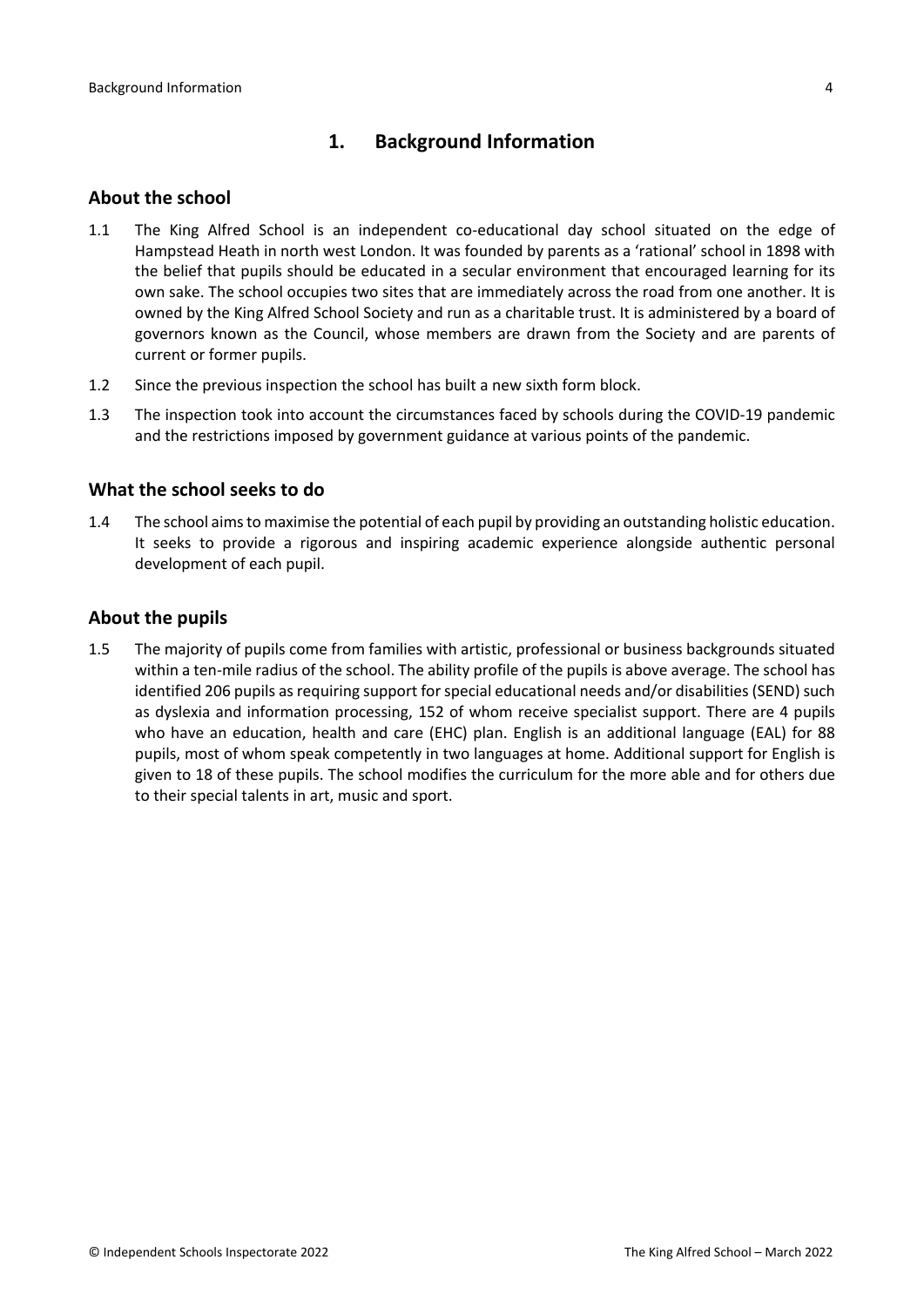# <span id="page-4-0"></span>**2. Regulatory Compliance Inspection**

# <span id="page-4-1"></span>**Preface**

The Independent Schools Inspectorate (ISI) is approved by the Secretary of State to inspect schools which are, or whose heads are, in membership of the associations which form the Independent Schools Council (ISC) and report on the extent to which they meet the Independent School Standards ('the standards') in the Schedule to the Education (Independent School Standards) Regulations 2014. Inspections of schools with early years settings not requiring registration also report whether the school complies with key provisions of the Early Years Foundation Stage (EYFS) statutory framework. Additionally, inspections report on the school's accessibility plan under Schedule 10 of the Equality Act 2010 and the ban on corporal punishment under section 548 of the Education Act 1996. Inspections also comment on the progress made to meet any compliance action points set out in the school's most recent statutory inspection.

ISI inspections are also carried out under the arrangements of the ISC Associations for the maintenance and improvement of the quality of their membership.

**This is a FOCUSED COMPLIANCE INSPECTION which was combined with an inspection of EDUCATIONAL QUALITY. The FOCUSED COMPLIANCE inspection reports only on the school's compliance with the standards.** The standards represent minimum requirements and judgements are given either as **met** or as **not met**. All schools are required to meet all the standards applicable to them. Where the minimum requirements are not met, this is clearly indicated in the relevant section of the report and the school is required to take the actions specified. In this focused compliance inspection, key standards have been inspected in detail. These are the standards on safeguarding; measures to guard against bullying; arrangements for pupils' health and safety; arrangements to check the suitability of staff; the provision of information; the handling of parents' complaints; and other related aspects of leadership and management. The remaining standards and requirements are deemed to continue to be met unless evidence to the contrary has been found.

Inspections do not include matters that are outside of the regulatory framework described above, such as: an exhaustive health and safety audit; compliance with data protection requirements; an in-depth examination of the structural condition of the school, its services or other physical features; contractual arrangements with parents; an investigation of the financial viability of the school or its accounting procedures.

Inspectors may be aware of individual safeguarding concerns, allegations and complaints as part of the inspection process. Such matters will not usually be referred to specifically in published reports in this document but will have been considered by the team in reaching its judgements.

Links to the standards and requirements can be found here: The Education [\(Independent](http://www.legislation.gov.uk/uksi/2014/3283/contents/made) School Standards) [Regulations](http://www.legislation.gov.uk/uksi/2014/3283/contents/made) 2014, Early Years Foundation Stage Statutory [Framework.](https://www.gov.uk/government/publications/early-years-foundation-stage-framework--2)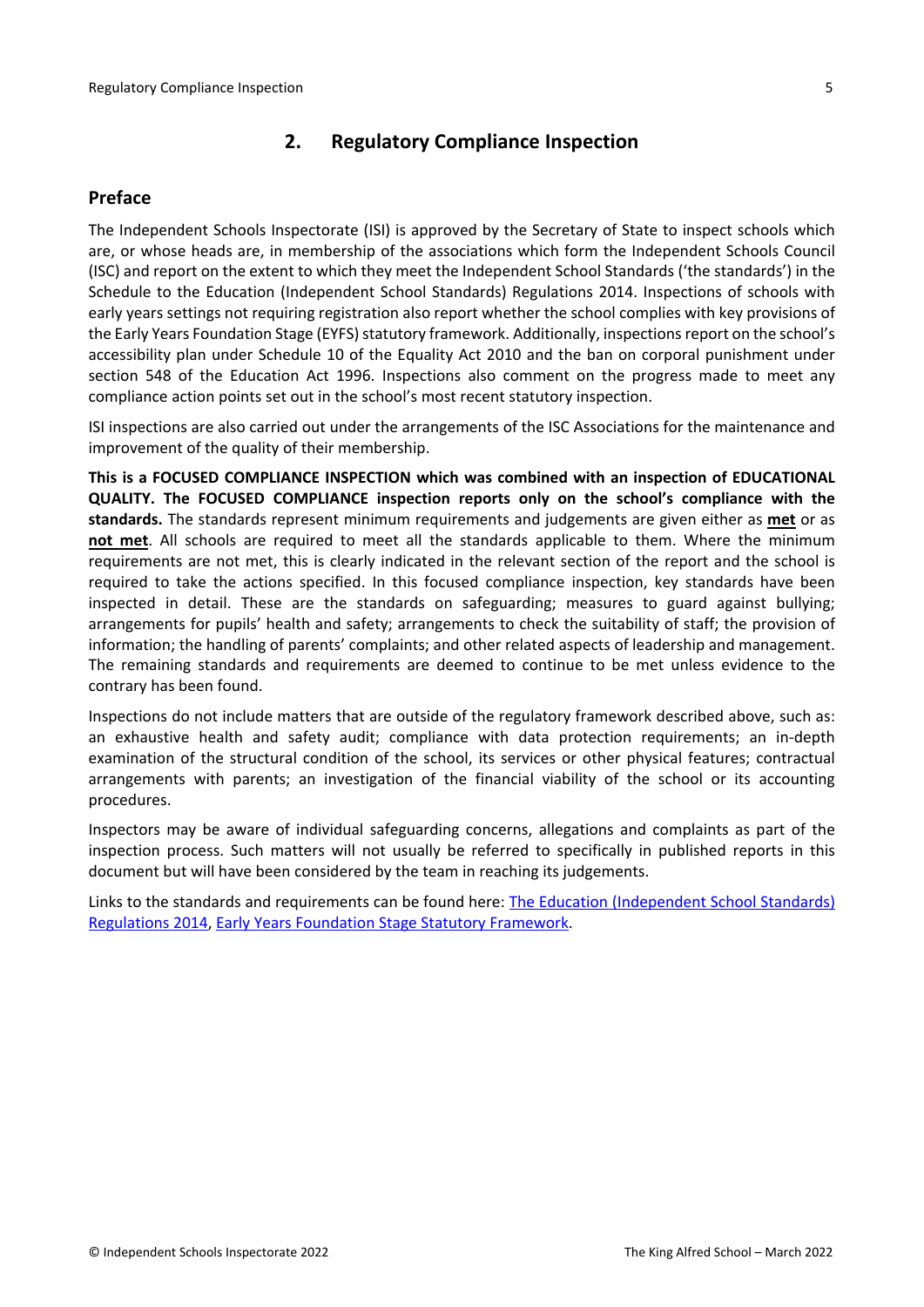# <span id="page-5-0"></span>**Key findings**

**2.1 The school meets the standards in the schedule to the Education (Independent School Standards) Regulations 2014 and relevant requirements of the statutory framework for the Early Years Foundation Stage, and associated requirements, and no further action is required as a result of this inspection.**

# <span id="page-5-1"></span>**PART 1 – Quality of education provided**

- 2.2 The lower school's own framework for assessment confirms that teaching enables pupils to make good progress in the context of Part 1 paragraph 3(a).
- 2.3 At GCSE in the years 2019 to 2021, performance has confirmed that teaching enables pupils to make good progress in the context of Part 1 paragraph 3(a).
- 2.4 In the sixth form, A-level resultsin the years 2019 to 2021 have confirmed that teaching enables pupils to make good progress in the context of Part 1 paragraph 3(a).
- 2.5 The curriculum is documented, supported by appropriate plans and schemes of work for the pupils and covers the required breadth of material. The teaching enables pupils to make good progress, encompasses effective behaviour management and is supported by suitable resources. A suitable framework for the assessment of pupils' performance is in place.
- 2.6 Pupils receive relationships education in the lower school and relationships and sex education in the upper school, except in so far as they are lawfully excused. The school has consulted parents and published a written statement of its policy which has regard to the relevant statutory guidance.
- **2.7 The standards relating to the quality of education [paragraphs 1–4] are met.**

## <span id="page-5-2"></span>**PART 2 – Spiritual, moral, social and cultural development of pupils**

- 2.8 Principles and values are actively promoted which facilitate the personal development of pupils as responsible, tolerant, law-abiding citizens.
- **2.9 The standard relating to spiritual, moral, social and cultural development [paragraph 5] is met.**

## <span id="page-5-3"></span>**PART 3 – Welfare, health and safety of pupils**

- 2.10 Arrangements are made to safeguard and promote the welfare of pupils by meansthat pay due regard to current statutory guidance; good behaviour is promoted; bullying is prevented so far as reasonably practicable; health and safety requirements are met, including those relating to fire safety; provision is made for first aid. Pupils are properly supervised; admission and attendance registers are maintained, as required, and there is a strategic approach to risk assessment. A disability access plan is in place.
- **2.11 The standardsrelating to welfare, health and safety [paragraphs 6–16], the requirement of Schedule 10 of the Equality Act 2010 and the ban on corporal punishment under section 548 of the Education Act 1996 are met.**

## <span id="page-5-4"></span>**PART 4 – Suitability of staff, supply staff, and proprietors**

- 2.12 The school makes appropriate checks to ensure the suitability of staff, supply staff and proprietors, and a register is kept as required.
- **2.13 The standards relating to the suitability of those in contact with pupils at the school [paragraphs 17–21] are met.**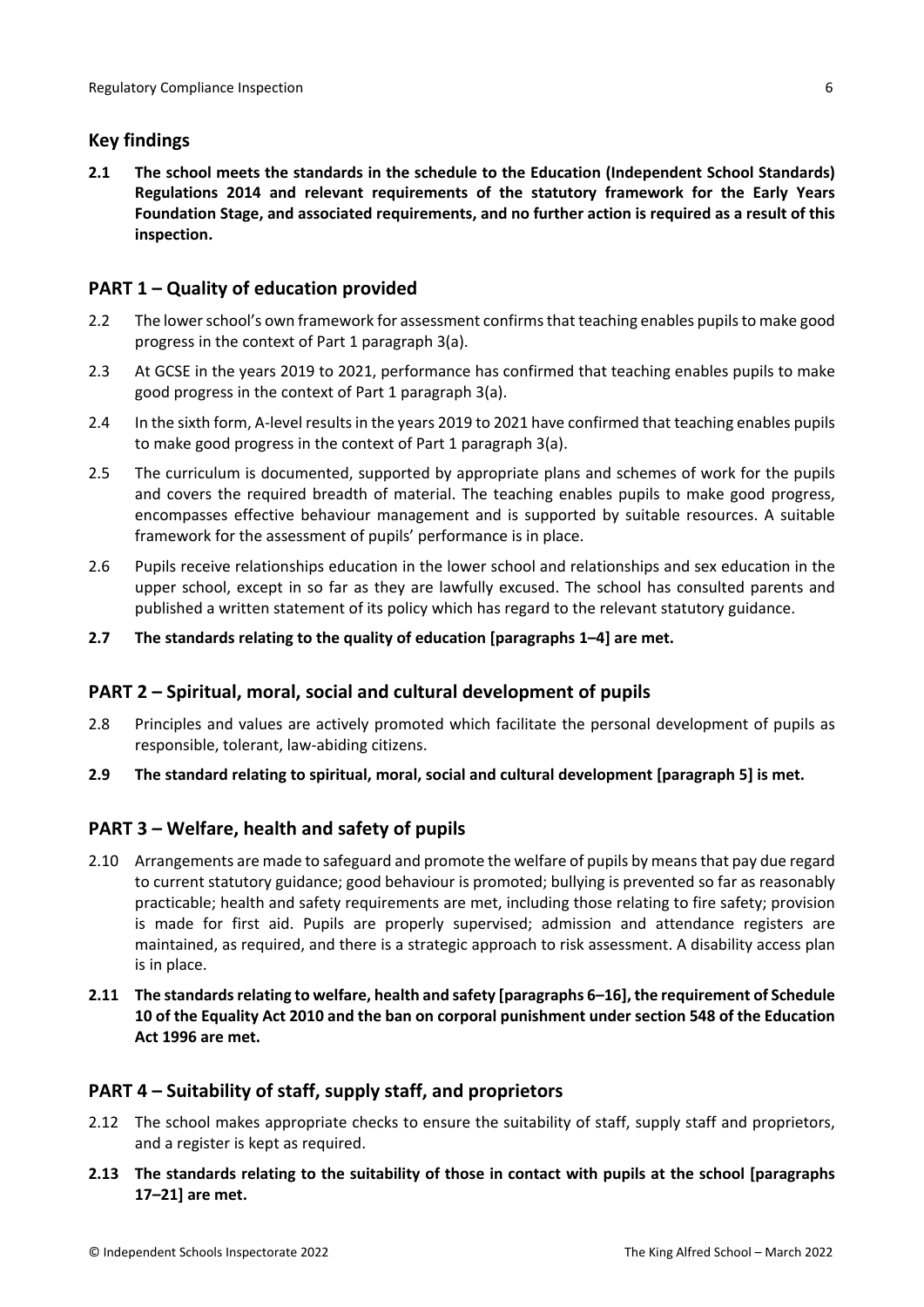# <span id="page-6-0"></span>**PART 5 – Premises of and accommodation at schools**

2.14 Suitable toilet and changing facilities, and showering facilities where required by the standard, and appropriate accommodation for pupils' medical and therapy needs are provided. The premises are maintained to a standard commensurate with health and safety; acoustics and lighting are appropriate; water provision is adequate. Suitable outdoor space is provided for physical education and outdoor play.

#### **2.15 The standards relating to the premises and accommodation [paragraphs 22–31] are met.**

## <span id="page-6-1"></span>**PART 6 – Provision of information**

- 2.16 A range of information is published, provided or made available to parents, inspectors and the Department for Education. This includes details about the proprietor, the ethos of the school and the curriculum, and of the school's arrangementsfor admission, behaviour and exclusions, bullying, health and safety, first aid, details of the complaints procedure, and the number of complaints registered under the formal procedure during the preceding school year, and the provision for any with education, health and care plans or English as an additional language. It also includes particulars of the school's academic performance during the preceding school year, inspection reports and (for parents only) a report at least annually of their own child's progress. The safeguarding policy is posted on the school's website.
- **2.17 The standard relating to the provision of information [paragraph 32] is met.**

#### <span id="page-6-2"></span>**PART 7 – Manner in which complaints are handled**

- 2.18 Parental complaints, if any, are handled effectively through a three-stage process, (informal, formal and a hearing before a panel of three, one of whom is independent of the school). Each stage has clear time scales, and at the third stage the panel can make findings and recommendations which are communicated to the complainant. Records are kept appropriately, including of any action taken, whether or not a complaint is successful.
- **2.19 The standard relating to the handling of complaints [paragraph 33] is met.**

## <span id="page-6-3"></span>**PART 8 – Quality of leadership in and management of schools**

- 2.20 The proprietor ensures that the leadership and management demonstrate good skills and knowledge, and fulfil their responsibilities effectively, so that the other standards are consistently met, and they actively promote the well-being of the pupils.
- **2.21 The standard relating to leadership and management of the school [paragraph 34] is met.**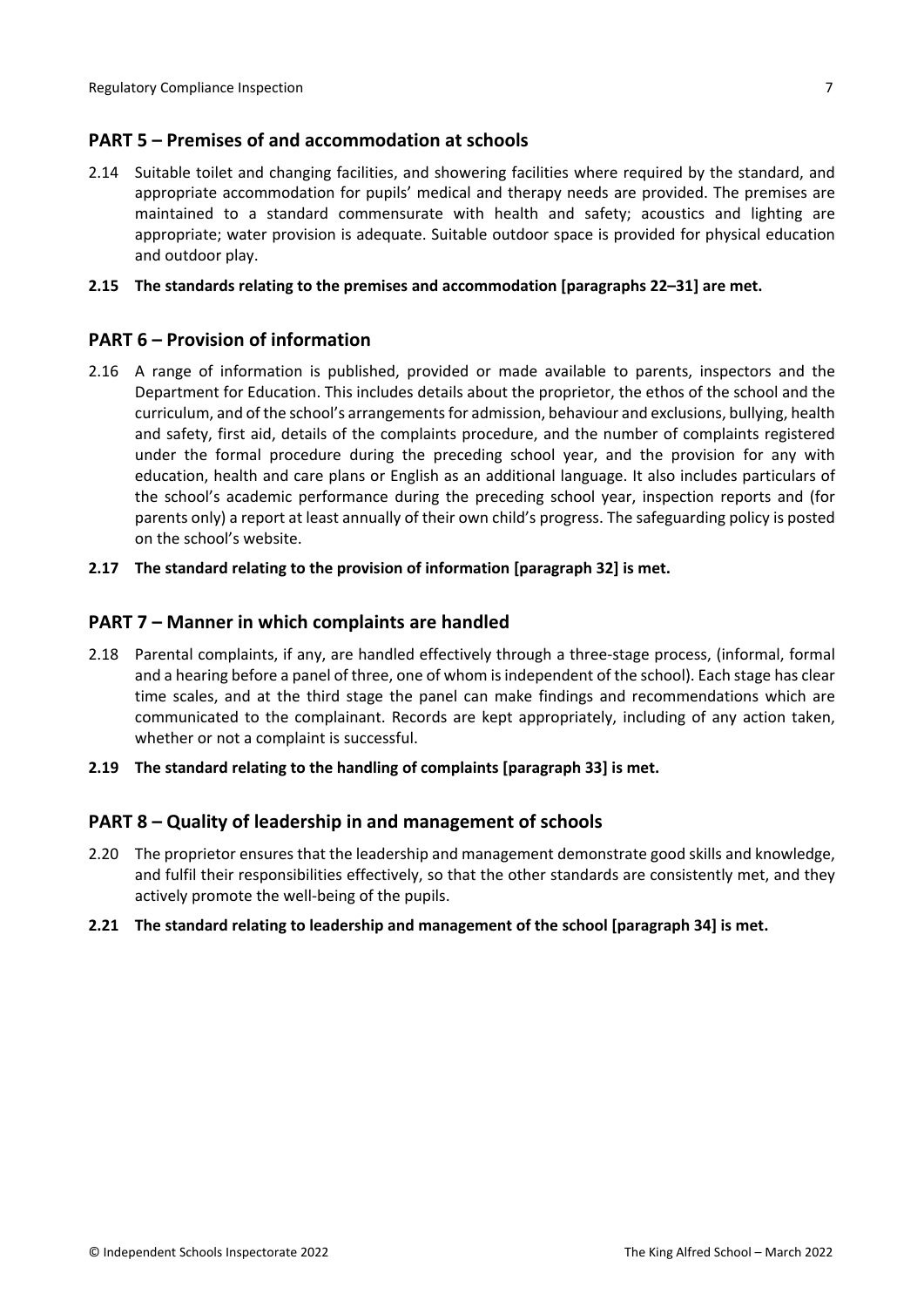# <span id="page-7-0"></span>**3. Educational Quality Inspection**

### <span id="page-7-1"></span>**Preface**

**The EDUCATIONAL QUALITY inspection reports on the quality of the school's work**. It focuses on the two key outcomes:

- The achievement of the pupils, including their academic development, and
- The personal development of the pupils.

#### **The headline judgements apply one of the ISI descriptors 'excellent', 'good', 'sound' or 'unsatisfactory'.**

Where necessary, National Curriculum nomenclature is used to refer to year groups in the school.

# **Key findings**

- 3.1 The quality of the pupils' academic and other achievements is excellent.
	- Pupils of all ages have excellent knowledge, skills and understanding which they routinely apply across all subjects.
	- Pupils display excellent communication skills both orally and in their written work.
	- Pupils demonstrate highly developed study skills, confidently using these to challenge and extend their learning.
	- Pupils display exemplary attitudes towards their learning.
- 3.2 The quality of the pupils' personal development is excellent.
	- Pupils display excellent levels of self-awareness, taking full responsibility for their own development in preparation for the next steps in their lives.
	- Pupils have a strong sense of right and wrong. They value their independence and understand the responsibility that comes with this.
	- Pupils are respectful individuals, enjoying an excellent relationship with peers and adults alike.
	- Pupils actively promote a strong culture of tolerance and empathy towards others that fully embraces the inclusive ethos of the school.

#### <span id="page-7-2"></span>**Recommendation**

- 3.3 The school should make the following improvements.
	- Enable upper school pupils to apply their numeracy skills consistently and effectively across all areas of the curriculum.

## <span id="page-7-3"></span>**The quality of the pupils' academic and other achievements**

- 3.4 The quality of the pupils' academic and other achievements is excellent.
- 3.5 Pupils of all ages make rapid progress across the full range of subjects in the curriculum and demonstrate a strong level of achievement both in their academic studies and through their extracurricular commitments. The high level of attainment successfully reflects the school's aims to provide pupils with an holistic educational experience strongly combining academic and personal development to equip pupils with all-round life skills for the future. At A level in the years 2020 – 2021, over half of grades achieved were consistently  $A^*$  to A with almost all pupils achieving  $A^*$  to C. At GCSE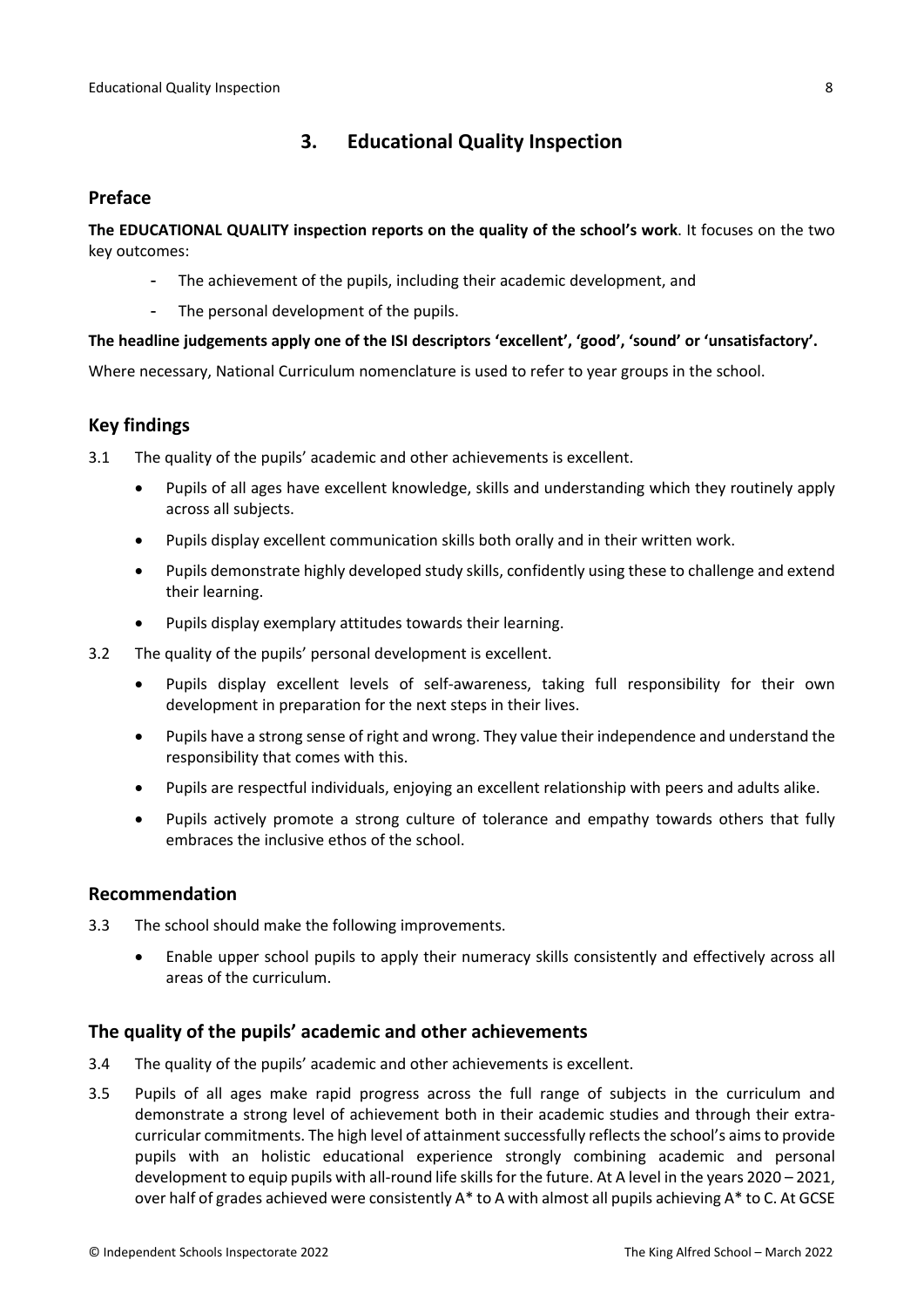in those same years, over half of grades achieved were at levels 9 to 8 with three quarters at levels 9 to 7. In the years 2020 and 2021, significant numbers of pupils in the lower school exceeded expected progress levels. There is no significant difference in attainment between the different groups within the school with pupils of all ages achieving the same high level of progress. Pupils are supported in their learning by excellent procedures for assessment and monitoring and by the high quality resources which are provided by school managers and effectively implemented in the teaching. The very large majority of parents state in their responses to the questionnaire that teaching enables their children to make progress, with an overwhelming majority satisfied that their children are prepared effectively for life in modern society.

- 3.6 Pupils demonstrate an excellent knowledge of their subjects and effectively apply their understanding across all areas of their learning. Children in Reception recognised a variety of graphemes and quickly assimilated the newly introduced 'ir' sound. In a science lesson, Year 3 pupils successfully applied their understanding of what a 'property' is when describing the characteristics of a range of rocks, some being waterproof, shiny, crumbly or strong. Year 10 pupils accurately recalled the twelve labours of Hercules in their Classical Civilization class, explaining correctly why these labours may be considered heroic. Pupils in a Year 13 English lesson, producing their own revision guide to *Hamlet*, demonstrated very secure understanding of text, context, critical views and modern productions of the play. Their guides included a useful synopsis, key quotations, critical analysis and examiner tips to prompt examination success. In the newly introduced Independent Enquiries (IE) curriculum for Year 6 to Year 8, pupils effectively apply their knowledge and skills as they work on cross-curriculum projects. Year 6 pupils pooled their understanding of a range of disciplines as they examined ideas for a 'City of Empathy', discussing the cost and impact of magnet trains, electric cars and mental health counselling. Pupils are proud of their work. They feel a strong sense of responsibility for their own learning, successfully fulfilling the school's aims to nurture independent learners. They are supported by a carefully structured curriculum, which allows work in the upper school to build on the learning that has taken place in the lower school, well-planned lessons and suitable facilities. Pupils are inspired and challenged in their learning by the passion teachers have for their subjects.
- 3.7 Pupils demonstrate high levels of competence in the way they communicate and write. They are highly articulate and participate enthusiastically in their lessons. In discussions with inspectors, Year 5 pupils accurately recounted a creative writing task where they retold a traditional tale giving it a twist, delightedly explaining how Humpty Dumpty wanted to join the gang of hard-boiled eggs. Year 2 pupils effectively devised their own collective nouns such as a *choir of bush babies* and a *dance of butterflies* while Year 4 pupils in their English lesson, successfully explored the use of expressive language to describe a tree, such as *a tangled canopy of leaves*. During their form time, Year 8 pupils competently expressed their opinions as they discussed free will versus the rule of law, listening carefully to the views of others. The quality of writing is excellent across the school. Pupils in Year 4 used thoughtful, persuasive language to describe how dragons could have evolved if they were real. Year 12 pupils produced poignant, poetic prose narratives reflecting on their art walk. Across all the age ranges, pupils rapidly develop their communication skills supported by the positive encouragement they routinely receive from their teachers.
- 3.8 Pupils display strong numeracy skills. In a mathematics lesson, Year 1 pupils successfully used additions and estimations, while pupils in Year 2 quickly grasped the concept of equal fractions making a whole number. In a Year 12 mathematics lesson, pupils effectively used equations of motion to accurately solve problems. Pupils competently apply their numerical skills in other subjects as when Year 5 pupils successfully employed their mathematical skills to work out different areas of a park plan. In a computer science lesson, Year 10 pupils demonstrated a good understanding of how to interconvert numbers in binary and denary systems. Lower school pupils routinely use their numerical skills across the curriculum, but opportunities for upper school pupils to apply their mathematical skills in other subjects are less evident. Pupils are highly competent in their use of information and communication technology (ICT) and apply their skills very effectively across a range of subjects. Pupils competently access online learning platforms, prepare learning logs, utilise embedded video clips,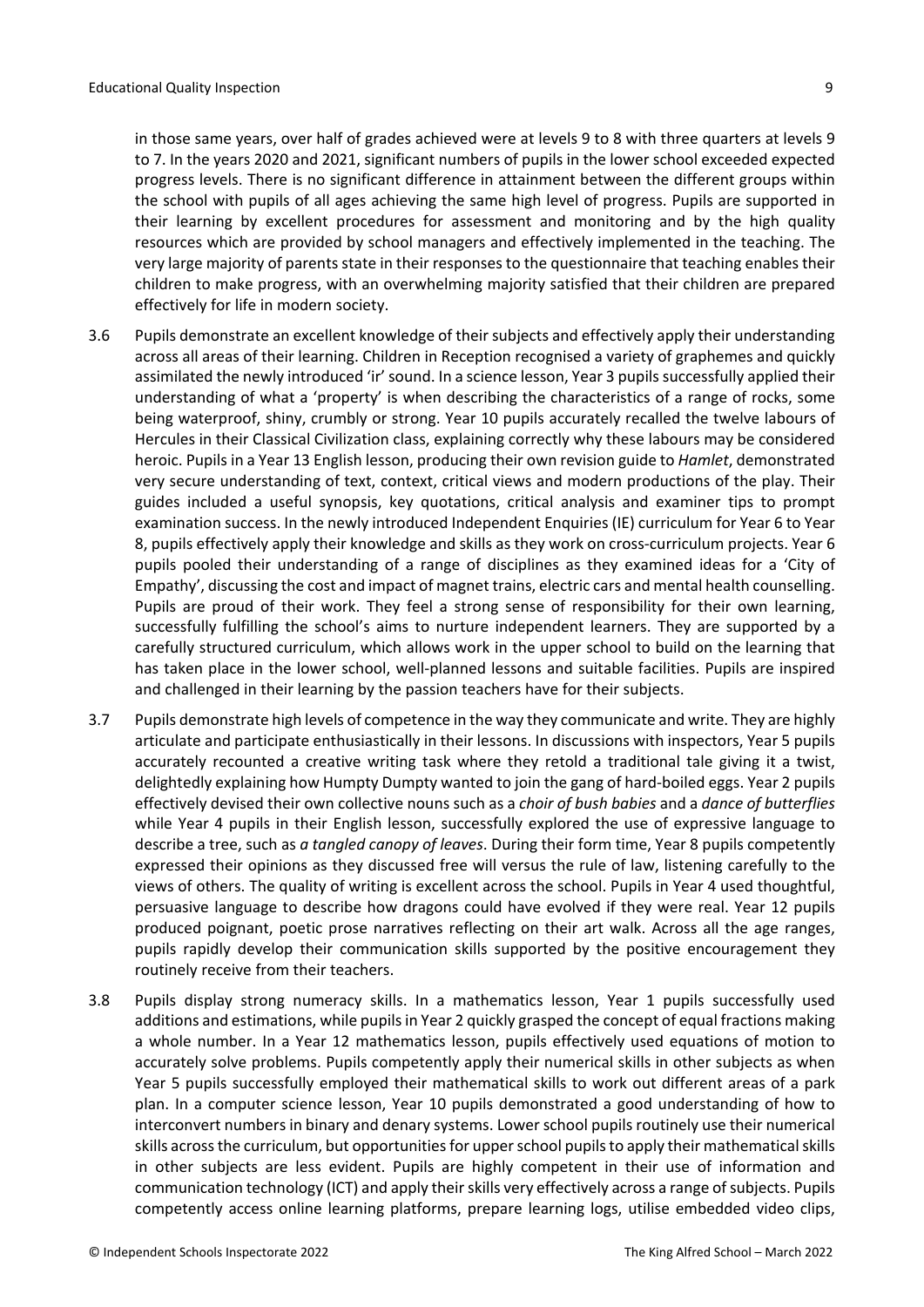research projects and share documents and ideas with each other. They make excellent use of online quiz apps in revision sessions and routinely use their skills in other subjects, as was seen in a design and technology lesson when Year 9 pupils converted hand-drawn logo designs into digital imagery preparatory to printing on garments. Supported by leaders' initiative where every pupil from Year 6 upwards has their own electronic device, pupils routinely use technology with high levels of competence to promote all aspects of their learning.

- 3.9 Pupils display excellent study skills. They have high aspirations and are strongly motivated to succeed. Pupils in the lower school rapidly acquire an analytical approach to their learning supported by a classroom ethos which promotes a skill set of evaluation and reflection. Pupils in a Year 4 English lesson effectively analysed pictures from a story board, aptly applying a wide range of adjectives such as*rickety* and *decrepit.* In a Year 8 Music lesson, pupils competently analysed how film music had been used to create mood and suspense. In their extended project qualification essays, Year 13 pupils demonstrated excellent higher order study skills in synthesising ideas and techniques to create unique products such as photographic sculptures and a metal ring. Their ability to 'think outside the box' was evident when 3D objects were made to appear 2D, thus parodying the work of artists who produce the opposite. These excellent study skills are fostered by an informal style of teaching which encourages active pupil participation and independence of thought. Pupils respond positively to the classroom ethos where mistakes are seen as learning opportunities, and they develop a mature, committed approach to their learning.
- 3.10 Pupils of all ages successfully participate in the school's extracurricular programme, developing confidence and resilience as they gain new skills. Pupils enjoy the weekly choice afternoons where they successfully engage in a range of non-academic clubs and activities, including yoga, fitness, gardening and blacksmithing. Pupils participate successfully in local and national sporting tournaments, stressing the importance of enjoyment versus competition. In 2020, the first school participants in the Duke of Edinburgh's Award scheme achieved gold awards with a growing number of pupils joining the programme. Pupils are extremely successful in the creative arts, many playing musical instruments and achieving high levels of attainment in their singing, as well as taking part in the annual school musicals and concerts. Pupils are particularly successful in their LAMDA examinations with almost all gaining distinctions and many achieving bronze, silver and gold medals at distinction level. Pupils taking the University of Arts, London (UAL) diploma produce work of a very high quality, performing at the school's own Phoenix Theatre. The level of pupils' achievement was extremely high in the end of year exhibitions for A level in Art, photography, film studies and DT. Through the strong extra-curricular programme, pupils gain experience and life skills, fully supported by the commitment of staff and the resources provided by the school's leaders and governors.
- 3.11 Pupils demonstrate excellent attitudes towards their learning. They work independently and collaboratively with energy and purpose. Pupils understand the importance of taking charge of their own work and respond to the informal ethos of the classroom with maturity and a keen sense of responsibility. Pupils in the lower school are actively involved in planning and reviewing their personal learning diaries and this strongly engages them in their learning. Upper school pupils develop strong leadership skills through the opportunities the school gives them to devise their own projects and coursework. They are grateful for the teaching style which allows them to take the initiative in developing, producing and improving their work. Pupils of all ages demonstrate an intrinsic motivation towards their work and towards their contribution to the extracurricular life of the school, and this comes from the high expectations of their teachers and from the school's culture of mutual respect.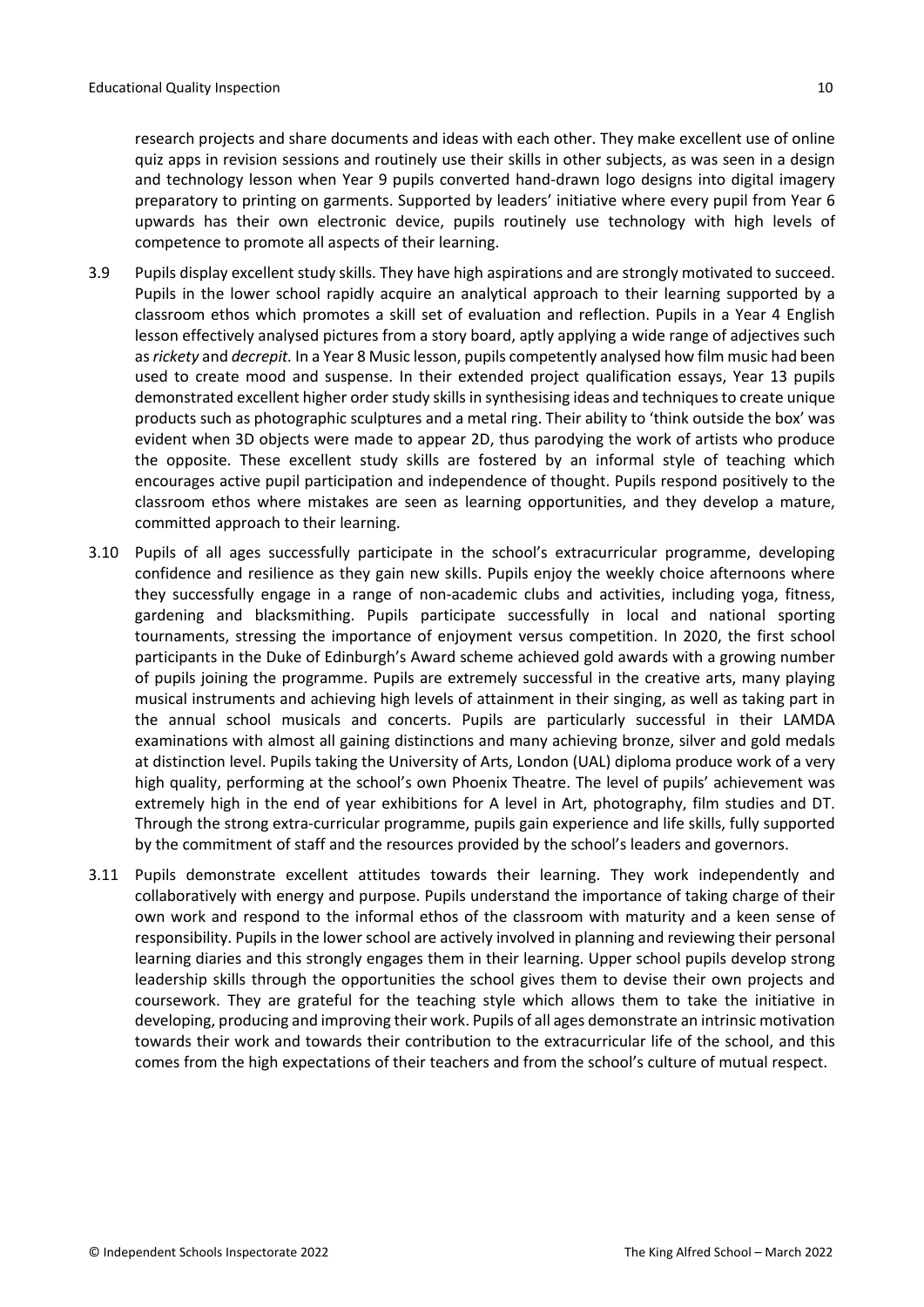# <span id="page-10-0"></span>**The quality of the pupils' personal development**

- 3.12 The quality of the pupils' personal development is excellent.
- 3.13 Pupils display very high levels of self-confidence in their academic studies and in their lives beyond the classroom, fully in keeping with the school's aims. This quality is promoted by the emphasis the school places on developing personal qualities in line with the concept of *Know, Be, Do*, where knowledge, attributes and skills are seen as equal in value. Pupils are self-aware and know how they can improve themselves in all aspects of their lives. They approach their studies with self-discipline and commitment. They are mature and welcoming, readily accepting the worth of every individual in their community. Pupils participate in all aspects of school life with whole-hearted enjoyment, set themselves challenging targets and persevere until they are successful. Across the school, pupils take responsibility for their own learning and readily reflect on their performance, supported by the encouragement they receive from teachers and peers. They gain self-knowledge as they accept new challenges, determined to improve their performance in all they do in preparation for the next stage of their lives.
- 3.14 Pupils have an excellent understanding that the decisions they make are key to their success and progress. They understand and value how the school's culture, which encourages pupils to make their own decisions on a daily basis, allows them to develop personal independence. Upper school pupils decide which examination options to choose and are appreciative that the school facilitates their choices, whatever combination of subjects they select. They feel well supported by the careers guidance they routinely receive, and which allows them to make suitable decisions for the future. Lower school pupils value the freedom of choice they have whether in deciding what to wear each day or where to sit for their lunch, gaining awareness of how the decisions they make affect their welfare. Pupils of all ages understand the importance of sharing a well-run, harmonious community and gain an awareness of how their individual choices affect everyone throughout the school.
- 3.15 Pupils have an outstanding sense of right and wrong. They respond well to the school's system of restorative justice and demonstrate excellent behaviour within and outside the classroom. Pupils are reflective and show that they can regulate their own behaviour and are willing to take responsibility when they get things wrong. They understand their individual responsibility to help others and not take advantage of the freedom they are allowed, either academically or socially. Pupils in Year 5 explained how they need to be calm in their lessons after exciting playtimes. Year 12 pupils accurately described the informal, friendly atmosphere of the school where trusting each other is important and where written rules are not necessary when expectations are clearly understood. Year 9 pupils, in a personal, social, health and economic (PSHE) lesson, showed an awareness of the need to help others as they ardently discussed social responsibility, proposing improvement of state education for all and the abolition of statues commemorating slave traders. Throughout the school pupils display a clear understanding of moral choices and behave kindly towards each other in keeping with the school's ethos of doing right by others.
- 3.16 Pupils demonstrate a strong appreciation of the non-material aspects of life and how these strengthen their self-awareness. They are open to the beauty of their campus, chatting unabashed about the loveliness of the spring blossom and describing their pleasure when lessons can be outside in the sunshine. Each year, pupils in Year 8 participate in 'The Village Project' where they spend a week living outside in dwellings they construct themselves, gaining a new perspective and appreciation for nature. Year 2 pupils felt that planting trees in their outdoor learning gave them an understanding of their place in the world. Pupils in the lower school frequently lead their class mindfulness sessions, appreciating the restorative nature of taking time to be quiet and reflective. Reception children expressed love in their carefully crafted Mother's Day cards. Throughout the school pupils freely express themselves through the creative arts, challenging perceptions in their innovative art and photography. Pupils in Year 13 explained how a piece of scrap metal had the potential to be 'something stunning' while Year 4 pupils let their imaginations run riot as they designed fearsome monsters. Pupils gain an understanding about a range of faiths through visits to places of worship, by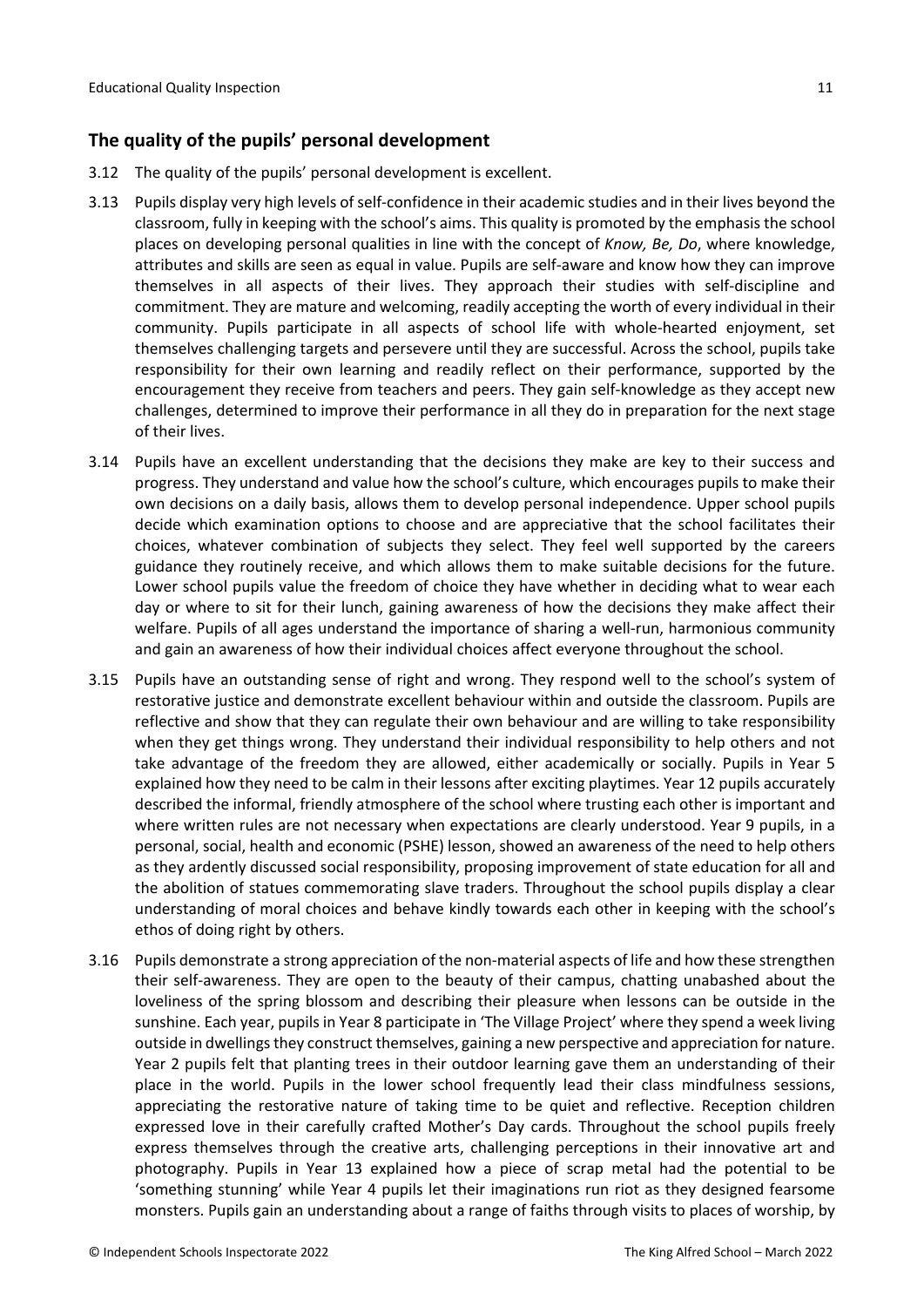participating in special workshops for Year 9 and the sixth form, and through exploring world religions and philosophies through PSHE and Philosophy lessons. They mark occasions such as Holocaust Memorial Day with sensitivity and thoughtfulness, demonstrating their appreciation for the sufferings of others. Pupils feel well supported by the strong pastoral provision which allows them the time and opportunity to reflect on their lives and promotes their spiritual wellbeing.

- 3.17 Pupils are extremely socially aware and show an excellent understanding of the importance of helping others. They are highly supportive of each other in their lessons and effectively work together with enjoyment and purpose. Children in Reception worked co-operatively and excitedly together as they sought to recapture leprechauns which had escaped from the classroom. Year 6 pupils effectively undertake their role as 'Crew' when pupils of different year groups work together in activities, for example, when rehearsing their cheerleading routines ready for performance. Year 12 pupils collaborated highly effectively to hone a performance of a Pinter scene in a workshop with a professional actor. Class representatives take their role on school council seriously and conscientiously present the views of their peers and report back on council decisions. Sixth form pupils meet with governors in formal Council meetings, gaining confidence and experience as they discuss future plans for the school. Pupils of all ages demonstrate a strong sense of responsibility towards those in need in the wider community, regularly arranging fund raising activities to support local, national and international charities. The vast majority of parents state that school successfully equips their children with collaborative skills, and it is commonplace for pupils to work effectively together. Older pupils appreciate the relationship they have with their teachers, where they are treated as adults and equals. They say that this relationship enables them to see the value of working together and the benefit that accrues from strong working partnerships.
- 3.18 Pupils are genuinely supportive of each other. They are extremely proud of their school and proud of the open, inclusive atmosphere which acknowledges the worth of every individual. This is a tolerant community where pupils appreciate the richness of diversity and are willing to learn from each other. Children in Reception gain strong awareness of the diversity of society through the carefully planned provision of toys and books that celebrate difference. Pupils in Year 6 effectively deepen their understanding of different nationalities through topics such as migration and through 'Language of the Week'. In a Year 10 and 11 assembly for World Poetry Day, pupils effectively engaged with the poetry of Tagore, demonstrating their appreciation for Indian culture. Year 9 pupils thoughtfully explored the American Dream and the Black Lives Matter movement in a geography lesson, developing their understanding of other cultures and how they are related. Art exhibitions on the legacies of colonialism in the upper school, demonstrate pupils' understanding of and respect for other cultures. An overwhelming majority of parents are satisfied that the school actively promotes values of democracy, respect and tolerance.
- 3.19 Pupils feel safe in their school and are confident in their understanding of online safety. They know how to lead healthy lives and understand how their decisions may affect their health and mental wellbeing. They understand the benefits of a well-balanced diet and exercise, taking advantage of the healthy options available at lunch and willingly engaging in sporting opportunities, both in lessons and activities. Pupils in the lower school understand the boundaries of the school campus and adhere carefully to the rules for crossing the road. Pupils become aware of how they can help others as they train as peer counsellors and throughout the school, pupils are appreciative of the support they receive for their emotional health from the pastoral team. Pupils are confident that they can talk to any of their tutors or teachers if they have concerns. Their confidence reflects the excellent relationship that exists between pupils and those who care for them. This is promoted successfully by leaders and members of the Council and is very much in keeping with the school's aim to provide an environment where pupils may 'Thrive at school and beyond.'